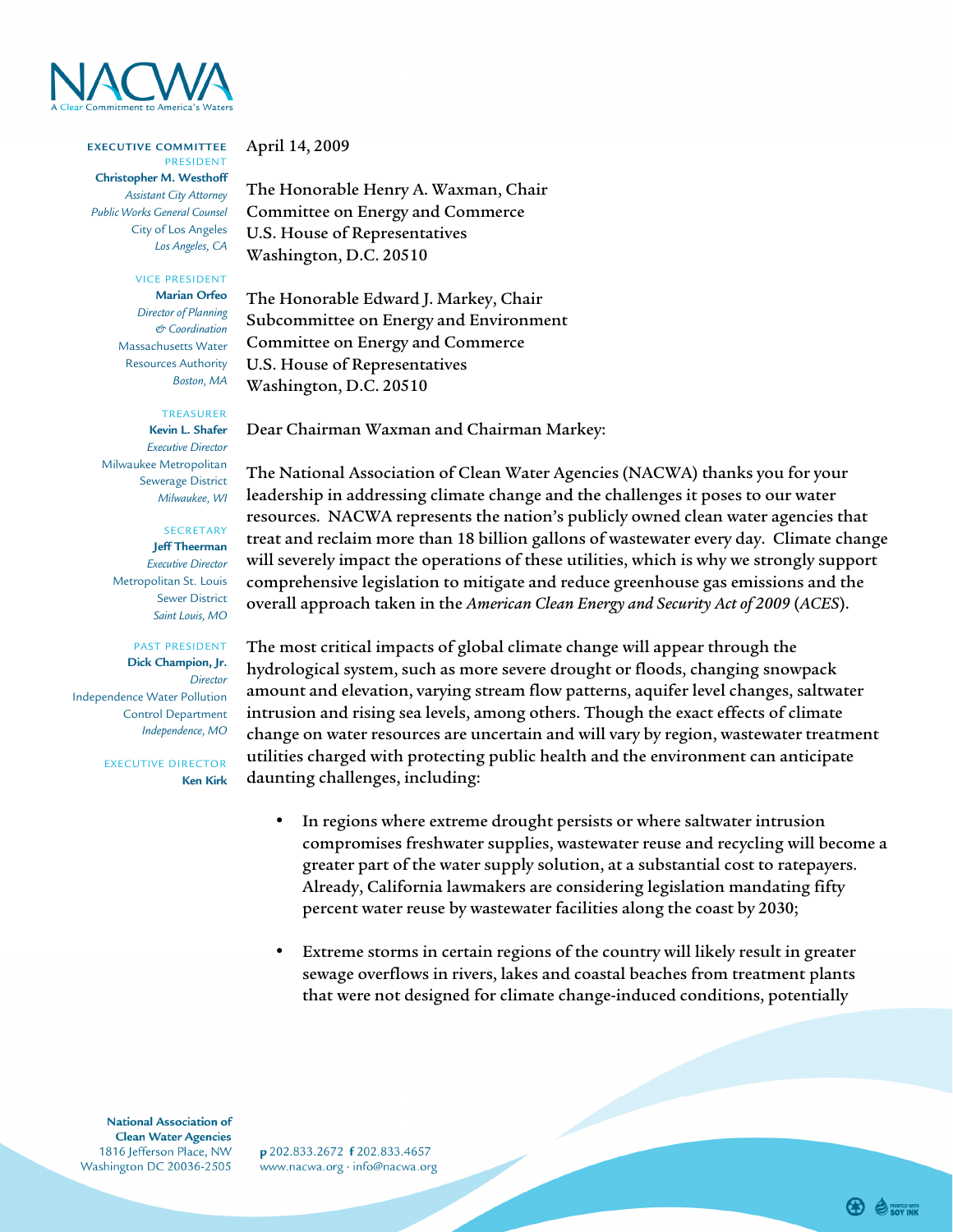NACWA Letter on *American Clean Energy and Security Act of 2009* Page 2 of 3 April 14, 2009

> resulting in greater public health risks and economic losses to commercial fishing and recreation-based economies; and

• Wastewater treatment facilities located along the coast and vulnerable to sea level rise will need to either buffer their infrastructure or relocate altogether to avoid being inundated.

As we begin to experience the full impacts of climate change, wastewater treatment facilities must continue to provide uninterrupted, high-quality service to their customers and in many cases expand their facilities to accommodate population growth. In order to adequately confront the water-related challenges that climate change presents, water-related infrastructure and our water resource agencies must be part of the solution.

*Adaptation:* The *ACES* discussion draft goes a long way toward addressing the devastating impacts climate change can have on water resources and on our members' ability to continue to provide clean and safe water for their communities. We especially welcome provisions in the draft bill requiring the National Oceanic and Atmospheric Administration (NOAA) to perform a national vulnerability assessment, including impacts on infrastructure systems, and then authorizing funding for state, local, and tribal projects to assist communities with adapting to these vulnerabilities. However, we believe that these provisions can be strengthened and clarified to specifically call out publicly owned treatment works (POTWs) and community water systems as components of what is meant by "local governments," and therefore directly eligible for the relevant funding.

NACWA also supports the inclusion of a separate adaptation title focused explicitly on water quality, reuse, recycling, energy efficiency and other water infrastructure activities. It is critical that adaptation funding, provided either through Title IV or as a separate water title, be available to:

- Retool wastewater treatment systems to accommodate water reuse and recycling in regions where water supply is threatened due to climate change and droughts;
- Reinforce, enhance, protect, and, if necessary, re-locate existing wastewater treatment infrastructure vulnerable to rising sea levels, extreme wet weather events and accelerated deterioration due to corrosion resulting from warmer water temperatures and drought induced decreased flows; and
- Install less energy-intensive treatment technologies to accommodate changing effluent limitations for meeting water quality standards in climate compromised water bodies.

*Mitigation and Energy Efficiency:* NACWA is pleased that Title III, Part D, of the discussion draft makes clear that the buying and selling of emissions credits "is not restricted to owners and operators of covered entities," allowing POTWs and community water systems to create allowances or offsets that are real, verifiable, additional, permanent and enforceable for trading in the carbon emissions market. A number of clean water agencies already capture methane and use it as a fuel source for their facilities. We believe these activities and others employed by our members that reduce greenhouse gas emissions should be eligible for credit under the offset trading program proposed in the *ACES.*

In addition, electricity usage currently consumes between ten and thirty percent of total operational and maintenance costs of wastewater treatment utilities depending on the size of the plant and treatment technology used. According to the EPA, wastewater and drinking water treatment utilities account for approximately three percent of national energy consumption or the equivalent of approximately 56 billion kilowatt hours (kWh) annually. Strategies for reducing energy demand from the grid and/or becoming energy self-reliant by producing renewable fuels on-site and lowering the GHG emissions footprint of wastewater utilities should be